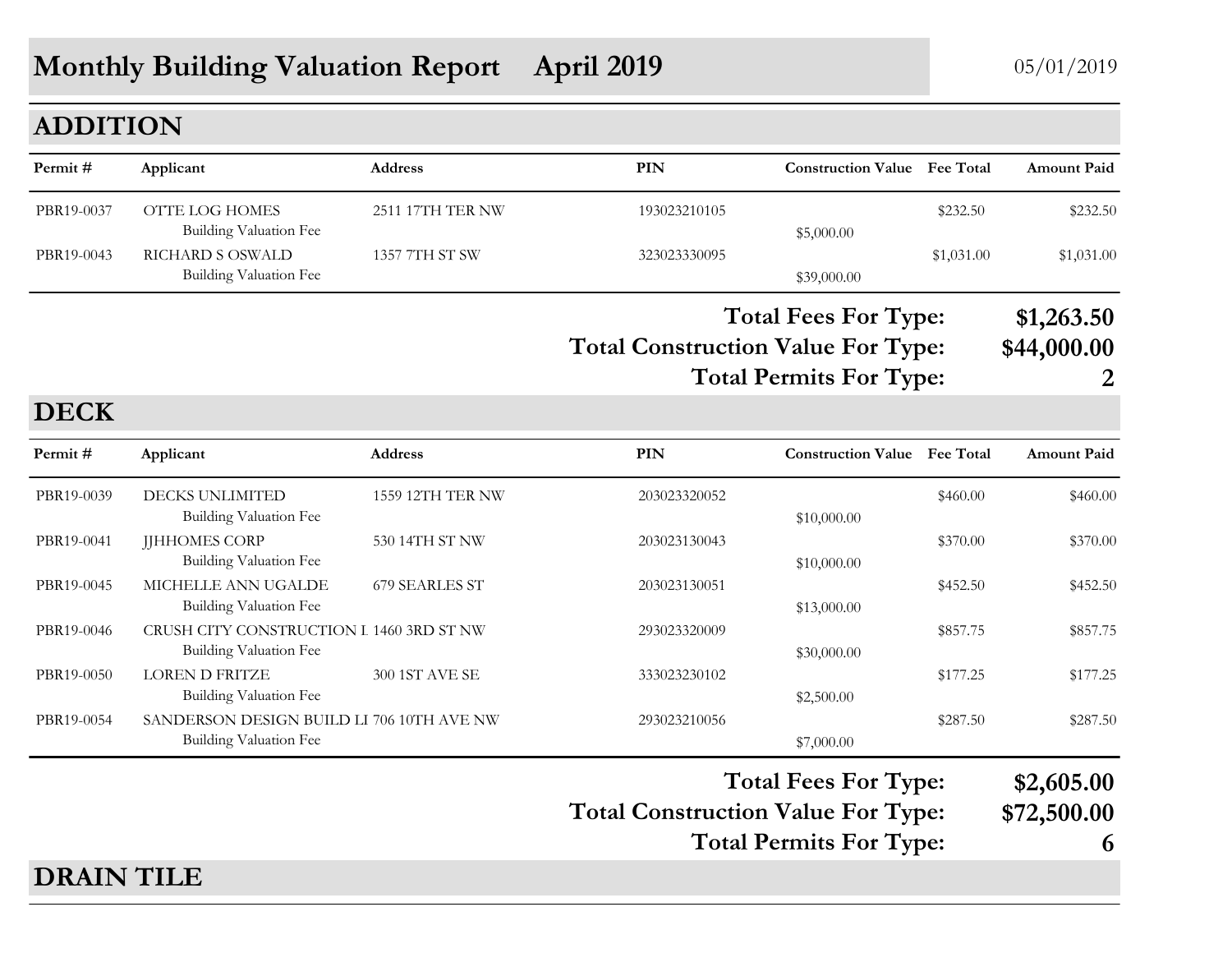| Permit #  | Applicant                                                                | <b>Address</b>   | PIN          | <b>Construction Value</b> Fee Total |          | <b>Amount Paid</b> |
|-----------|--------------------------------------------------------------------------|------------------|--------------|-------------------------------------|----------|--------------------|
| PB19-0031 | STANDARD WATER CONTROL 829 TORCHWOOD DR<br>Building Valuation Fee        |                  | 303023220041 | \$3,600.00                          | \$135.60 | \$135.60           |
| PB19-0032 | JESSE TREBIL FOUNDATION SY 2531 INNSBRUCK CT<br>Building Valuation Fee   |                  | 193023310126 | \$1,000.00                          | \$67.50  | \$67.50            |
| PB19-0049 | NORD CONCRETE<br><b>Building Valuation Fee</b>                           | 1798 19TH AVE NW | 193023110048 | \$4,500.00                          | \$152.25 | \$152.25           |
| PB19-0074 | JESSE TREBIL FOUNDATION SY 1000 COUNTY ROAD DW<br>Building Valuation Fee |                  | 323023340015 | \$6,200.00                          | \$183.70 | \$183.70           |

**Total Construction Value For Type: \$15,300.00 Total Fees For Type: \$539.05 Total Permits For Type: 4**

**EGRESS**

**REMODEL**

| Permit#    | Applicant                                                           | <b>Address</b>      | PIN          | <b>Construction Value</b> Fee Total |          | <b>Amount Paid</b> |
|------------|---------------------------------------------------------------------|---------------------|--------------|-------------------------------------|----------|--------------------|
| PBR19-0063 | JOHN DAVID<br>Building Valuation Fee                                | 2799 FOREST DALE RD | 303023240043 | \$2,100.00                          | \$136.65 | \$136.65           |
| PBR19-0067 | AFFORDABLE EGRESS WINDO' 2539 ORIOLE LN<br>Building Valuation Fee   |                     | 183023110025 | \$3,750.00                          | \$198.13 | \$198.13           |
| PBR19-0068 | AFFORDABLE EGRESS WINDOV 1738 18TH AVE NW<br>Building Valuation Fee |                     | 193023110038 | \$1,975.00                          | \$148.57 | \$148.57           |

**Total Construction Value For Type: \$7,825.00 Total Fees For Type: \$483.35**

**Total Permits For Type: 3**

|            | REMUDEL                                                                 |                       |              |                                     |            |                    |  |  |
|------------|-------------------------------------------------------------------------|-----------------------|--------------|-------------------------------------|------------|--------------------|--|--|
| Permit#    | Applicant                                                               | <b>Address</b>        | PIN          | <b>Construction Value</b> Fee Total |            | <b>Amount Paid</b> |  |  |
| PBR19-0033 | CONSTRUCTION2STYLE LLC<br>Building Valuation Fee                        | 30 WEXFORD HEIGHTS DR | 303023340045 | \$20,000.00                         | \$645.00   | \$645.00           |  |  |
| PBR19-0044 | INDUSTRIAL EQUITIES GROUP 550 COUNTY ROAD D W<br>Building Valuation Fee |                       | 323023430013 | \$48,365.68                         | \$1,328.31 | \$1,328.31         |  |  |
| PBR19-0047 | ALYSSA CROWLEY<br>Building Valuation Fee                                | 1259 BRIGHTON SQ      | 193023420166 | \$250.00                            | \$63.63    | \$63.63            |  |  |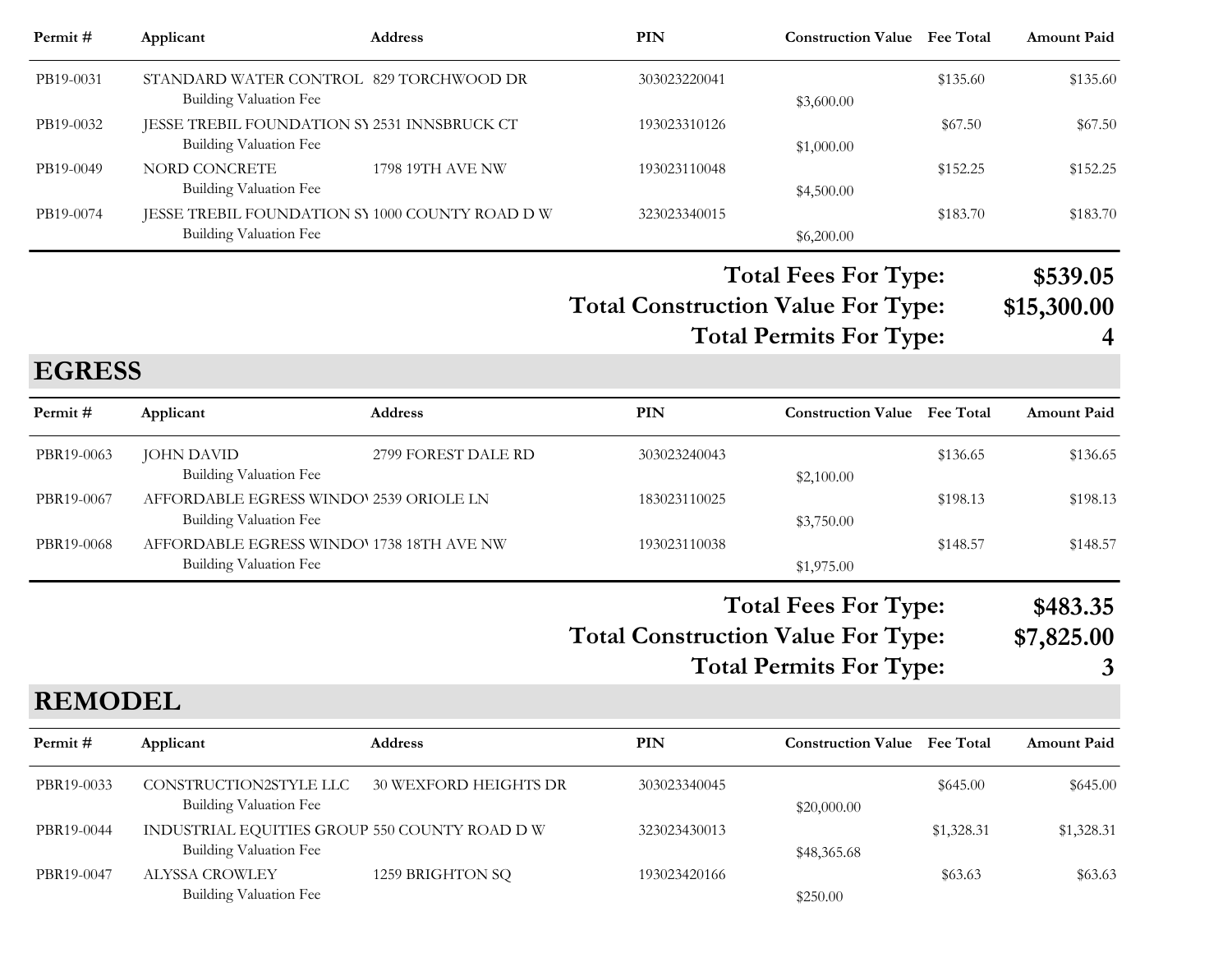|            |                                                                       |                        |              | <b>Total Fees For Type:</b> |            | \$7.754.54 |
|------------|-----------------------------------------------------------------------|------------------------|--------------|-----------------------------|------------|------------|
|            | <b>Building Valuation Fee</b>                                         |                        |              | \$2,000.00                  |            |            |
| PBR19-0075 | <b>WILLIAM F FOLEY</b>                                                | 518 10TH AVE NW        | 293023240089 |                             | \$106.00   | \$106.00   |
| PBR19-0065 | J S CATES CONSTRUCTION INC 803 OLD HIGHWAY 8 NW                       |                        | 293023110021 |                             | \$0.00     | \$0.00     |
|            | Building Valuation Fee                                                |                        |              | \$1,200.00                  |            |            |
| PBR19-0062 | <b>IAN A MACLEAN</b>                                                  | 677 INCA LN            | 303023140050 |                             | \$104.00   | \$104.00   |
| PBR19-0060 | PATRICK MILLER CONSTRUCTI 1590 LONG LAKE RD<br>Building Valuation Fee |                        | 193023140001 | \$29,865.00                 | \$855.15   | \$855.15   |
|            | Building Valuation Fee                                                |                        |              | \$75,000.00                 |            |            |
| PBR19-0058 | <b>MICHELS HOMES</b>                                                  | 1957 3RD ST SW         | 313023140062 |                             | \$1,580.00 | \$1,580.00 |
|            | Building Valuation Fee                                                |                        |              | \$10,360.00                 |            |            |
| PBR19-0057 | <b>KITCHENS BY DESIGN</b>                                             | <b>560 10TH AVE SW</b> | 323023310051 |                             | \$379.90   | \$379.90   |
|            | Building Valuation Fee                                                |                        |              | \$40,000.00                 |            |            |
| PBR19-0056 | TRUE BLUE CONSTURTION SEI 2651 RICE CREEK RD                          |                        | 183023340002 |                             | \$712.50   | \$712.50   |
|            | Building Valuation Fee                                                |                        |              | \$38,000.00                 |            |            |
| PBR19-0053 | TWIN CITIES REMODELING IN 220 16TH AVE NW                             |                        | 303023440006 | \$2,500.00                  | \$1,011.75 | \$1,011.75 |
| PBR19-0052 | WESLEY THOMAS ELLSWORTH 2972 16TH ST NW<br>Building Valuation Fee     |                        | 193023220066 |                             | \$115.25   | \$115.25   |
|            | Building Valuation Fee                                                |                        |              | \$5,000.00                  |            |            |
| PBR19-0051 | KITCHENS BY DESIGN                                                    | 710 CONTINENTAL DR     | 323023330023 |                             | \$232.50   | \$232.50   |
|            | Building Valuation Fee                                                |                        |              | \$12,700.00                 |            |            |
| PBR19-0049 | <b>ANTHONY CARPENTER</b>                                              | <b>210 2ND AVE SE</b>  | 333023230060 |                             | \$444.25   | \$444.25   |
|            | <b>Building Valuation Fee</b>                                         |                        |              | \$5,800.00                  |            |            |
| PBR19-0048 | MM HANDYMAN SERVICES                                                  | 2024 29TH AVE NW       | 183023320069 |                             | \$176.30   | \$176.30   |

#### **Total Fees For Type: \$7,754.54**

**Total Construction Value For Type: \$291,040.68**

**Total Permits For Type: 15**

# **REMODEL - BATHROOM**

| Permit#    | Applicant              | <b>Address</b>                                 | <b>PIN</b>                                | <b>Construction Value Fee Total</b> |          | <b>Amount Paid</b>     |
|------------|------------------------|------------------------------------------------|-------------------------------------------|-------------------------------------|----------|------------------------|
| PBR19-0059 | Building Valuation Fee | GREAT LAKES WINDOW SIDIN 2033 PLEASANT VIEW DR | 183023320037                              | \$8,000.00                          | \$315.00 | \$315.00               |
|            |                        |                                                | <b>Total Construction Value For Type:</b> | <b>Total Fees For Type:</b>         |          | \$315.00<br>\$8,000.00 |

**Total Permits For Type: 1**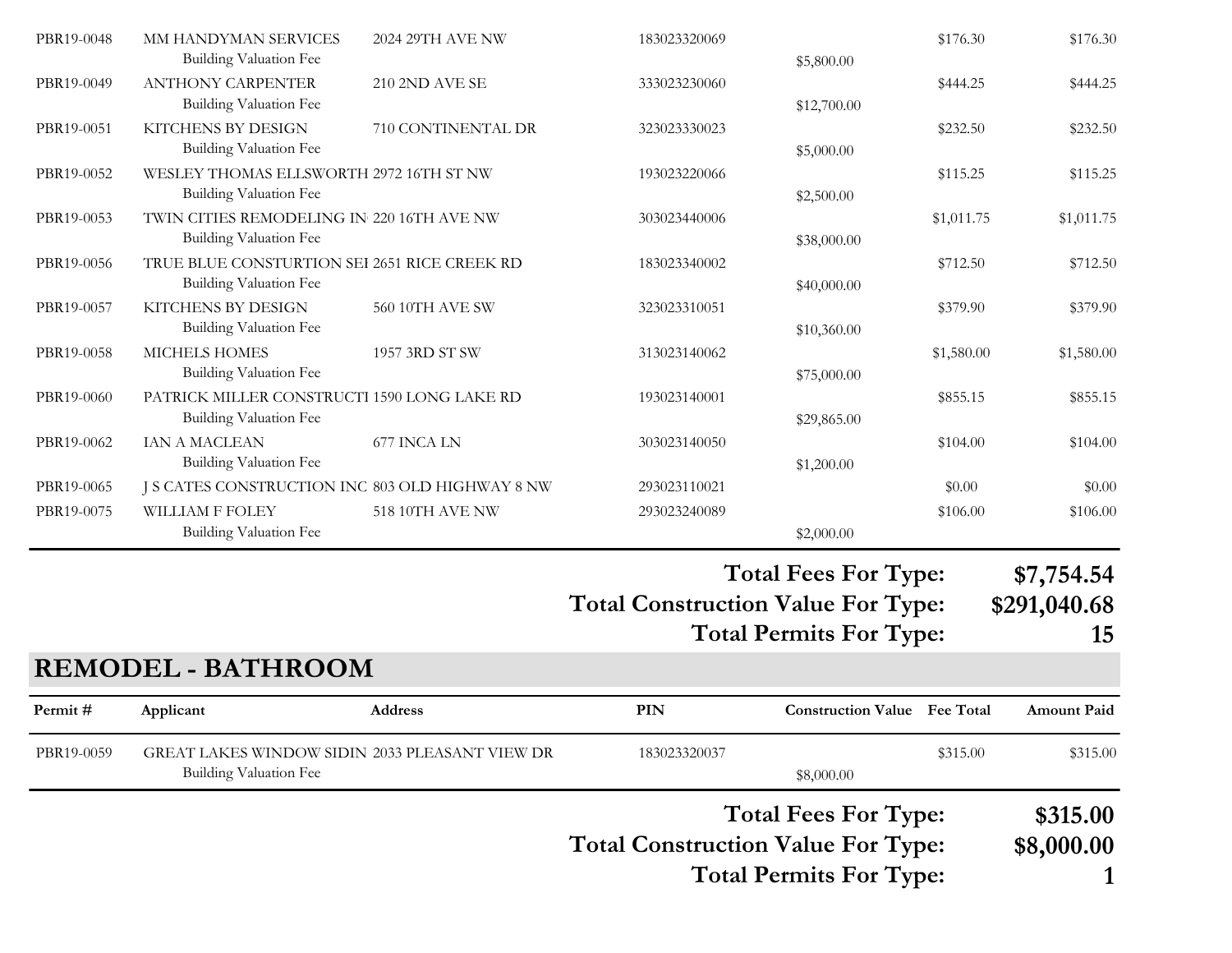## **Roofing**

| Permit#   | Applicant                                                                   | <b>Address</b>          | <b>PIN</b>   | <b>Construction Value</b> Fee Total |          | <b>Amount Paid</b> |
|-----------|-----------------------------------------------------------------------------|-------------------------|--------------|-------------------------------------|----------|--------------------|
| PB19-0034 | NEXGEN EXTERIORS INC<br>Building Valuation Fee                              | <b>1514 20TH AVE NW</b> | 193023130006 | \$13,000.00                         | \$309.50 | \$309.50           |
| PB19-0046 | <b>APPLE EXTERIORS</b><br><b>Building Valuation Fee</b>                     | 2111 LONG LAKE RD       | 183023410057 | \$10,000.00                         | \$254.00 | \$254.00           |
| PB19-0048 | CHAMPION WINDOW CO OF M 2229 COUNTY ROAD H W<br>Building Valuation Fee      |                         | 183023120016 | \$6,000.00                          | \$180.00 | \$180.00           |
| PB19-0051 | <b>SELA ROOFING</b><br><b>Building Valuation Fee</b>                        | 2065 LONG LAKE RD       | 183023410052 | \$12,000.00                         | \$291.00 | \$291.00           |
| PB19-0055 | <b>REPAIR KING</b><br>Building Valuation Fee                                | 186 2ND AVE SE          | 333023220030 | \$6,000.00                          | \$180.00 | \$180.00           |
| PB19-0056 | TRINITY EXTERIORS<br><b>Building Valuation Fee</b>                          | <b>2123 INCA LN</b>     | 303023420032 | \$7,280.00                          | \$216.64 | \$216.64           |
| PB19-0061 | PINNACLE RENOVATIONS LLC 1887 LONG LAKE RD<br><b>Building Valuation Fee</b> |                         | 183023440071 | \$5,000.00                          | \$161.50 | \$161.50           |
| PB19-0066 | <b>SELA ROOFING</b><br><b>Building Valuation Fee</b>                        | 2015 MISSISSIPPI CIR    | 183023420001 | \$6,000.00                          | \$180.00 | \$180.00           |
| PB19-0069 | GATES GENERAL CONTRACTO 1900 RUSH LAKE TRL<br><b>Building Valuation Fee</b> |                         | 173023440044 | \$8,690.87                          | \$235.35 | \$235.35           |
| PB19-0072 | SMA EXTERIORS AND RESTOR. 1631 21ST AVE NW<br><b>Building Valuation Fee</b> |                         | 193023120033 | \$5,000.00                          | \$161.50 | \$161.50           |

**Total Fees For Type: \$2,169.49**

**Total Construction Value For Type: \$78,970.87**

**Total Permits For Type: 10**

**Roofing/Siding**

| Permit#   | Applicant                                                          | <b>Address</b>      | PIN          | <b>Construction Value</b> Fee Total |          | <b>Amount Paid</b> |
|-----------|--------------------------------------------------------------------|---------------------|--------------|-------------------------------------|----------|--------------------|
| PB19-0070 | WOODEN DREAMS INC<br>Building Valuation Fee                        | 1267 PIKE LAKE DR   | 193023410035 | \$13,750.00                         | \$327.88 | \$327.88           |
| PB19-0076 | SEARS HOME IMPROVEMENT I 1566 16TH ST NW<br>Building Valuation Fee |                     | 203023220059 | \$14,231.00                         | \$346.12 | \$346.12           |
| PB19-0079 | <b>BLT SERVICES</b><br>Building Valuation Fee                      | 1369 MISSISSIPPI ST | 173023320028 | \$25,000.00                         | \$531.50 | \$531.50           |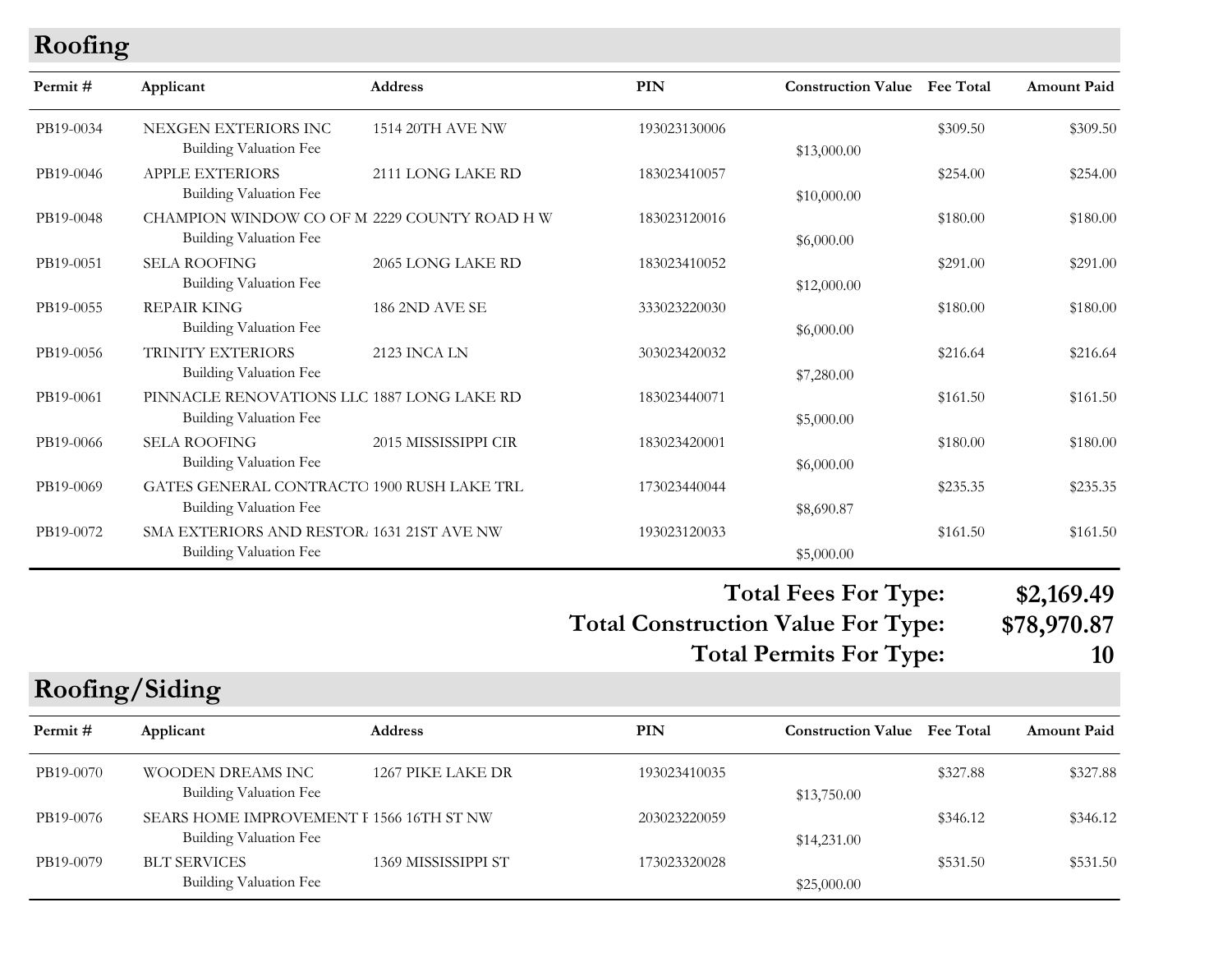## **Total Construction Value For Type: \$52,981.00 Total Fees For Type: \$1,205.50 Total Permits For Type: 3**

| Siding                                                                                                     |                                                                             |                       |              |                                     |                              |                    |
|------------------------------------------------------------------------------------------------------------|-----------------------------------------------------------------------------|-----------------------|--------------|-------------------------------------|------------------------------|--------------------|
| Permit#                                                                                                    | Applicant                                                                   | <b>Address</b>        | <b>PIN</b>   | <b>Construction Value</b>           | <b>Fee Total</b>             | <b>Amount Paid</b> |
| PB19-0047                                                                                                  | ADVANTAGE CONTRUCTION<br><b>Building Valuation Fee</b>                      | <b>2350 ERIN CT</b>   | 183023130029 | \$6,383.00                          | \$198.19                     | \$198.19           |
| PB19-0060                                                                                                  | PROFESSIONAL TOUCH PAINT 1669 STINSON BLVD<br><b>Building Valuation Fee</b> |                       | 193023220047 | \$2,500.00                          | \$124.25                     | \$124.25           |
| PB19-0077                                                                                                  | 22ND CENTURY ROOFING LLC 202 16TH AVE SW<br><b>Building Valuation Fee</b>   |                       | 313023110026 | \$10,000.00                         | \$254.00                     | \$254.00           |
| <b>Total Fees For Type:</b><br><b>Total Construction Value For Type:</b><br><b>Total Permits For Type:</b> |                                                                             |                       |              |                                     | \$576.44<br>\$18,883.00<br>3 |                    |
|                                                                                                            | <b>WINDOWS/DOORS</b>                                                        |                       |              |                                     |                              |                    |
| Permit#                                                                                                    | Applicant                                                                   | <b>Address</b>        | PIN          | <b>Construction Value Fee Total</b> |                              | <b>Amount Paid</b> |
| PB19-0029                                                                                                  | NEW WINDOWS FOR AMERICA 857 3RD AVE NW<br><b>Building Valuation Fee</b>     |                       | 293023110007 | \$11,700.00                         | \$290.85                     | \$290.85           |
| PB19-0030                                                                                                  | <b>DAN GOETZMAN</b><br><b>Building Valuation Fee</b>                        | <b>518 2ND AVE NW</b> | 293023140106 | \$3,000.00                          | \$177.50                     | \$177.50           |
| PB19-0033                                                                                                  | PELLA NORTHLAND<br><b>Building Valuation Fee</b>                            | 592 ROLLS RD          | 323023320002 | \$12,750.00                         | \$309.38                     | \$309.38           |
| PB19-0035                                                                                                  | NEXGEN EXTERIORS INC<br><b>Building Valuation Fee</b>                       | 1514 20TH AVE NW      | 193023130006 | \$20,000.00                         | \$0.00                       | \$0.00             |
| PB19-0036                                                                                                  | APEX ENERGY SOLUTIONS<br><b>Building Valuation Fee</b>                      | 2088 TIOGA BLVD       | 303023420078 | \$8,900.00                          | \$235.45                     | \$235.45           |
| PB19-0037                                                                                                  | APEX ENERGY SOLUTIONS<br><b>Building Valuation Fee</b>                      | 1801 HERITAGE LN      | 303023440074 | \$8,600.00                          | \$235.30                     | \$235.30           |
| PB19-0038                                                                                                  | APEX ENERGY SOLUTIONS<br><b>Building Valuation Fee</b>                      | 1672 3RD ST NW        | 303023410115 | \$16,900.00                         | \$383.45                     | \$383.45           |
| PB19-0039                                                                                                  | RENEWAL BY ANDERSEN LLC 1932 CEDAR DR<br><b>Building Valuation Fee</b>      |                       | 183023110057 | \$4,299.00                          | \$161.15                     | \$161.15           |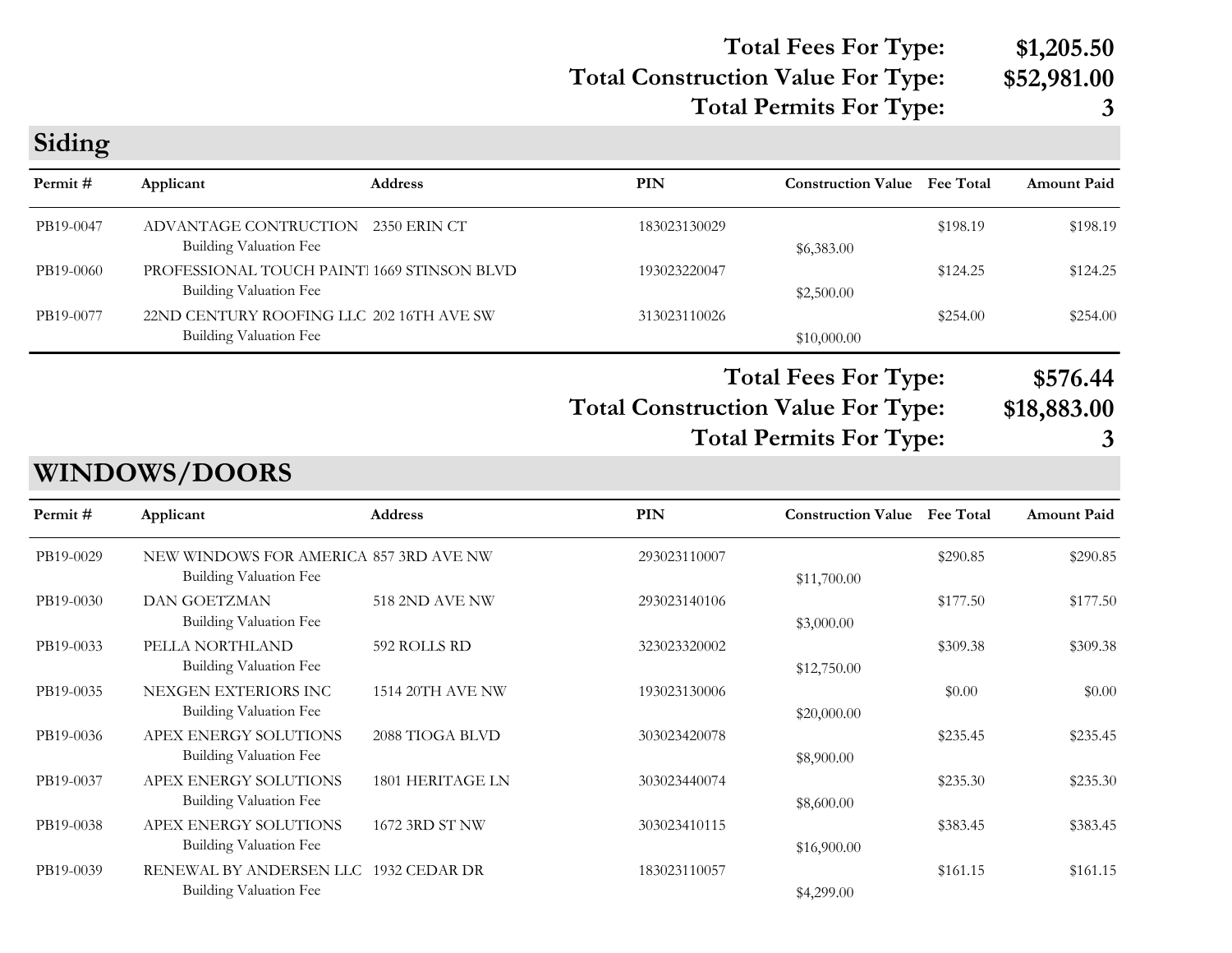| PB19-0040 | RENEWAL BY ANDERSEN LLC 1038 ROBIN LN<br>Building Valuation Fee           |                      | 193023430018 | \$20,447.00 | \$457.22   | \$457.22   |
|-----------|---------------------------------------------------------------------------|----------------------|--------------|-------------|------------|------------|
| PB19-0041 | RICHARD OSNESS CONSTRUCT 2320 SILVER LN<br>Building Valuation Fee         |                      | 313023130004 | \$85,916.09 | \$1,170.46 | \$1,170.46 |
| PB19-0042 | RICHARD OSNESS CONSTRUCT 2312 SILVER LN<br><b>Building Valuation Fee</b>  |                      | 313023130004 | \$53,065.89 | \$882.03   | \$882.03   |
| PB19-0043 | RENEWAL BY ANDERSEN LLC 2701 COUNTY ROAD H W<br>Building Valuation Fee    |                      | 183023210018 | \$12,254.00 | \$309.13   | \$309.13   |
| PB19-0044 | A PLUS WINDOWS<br>Building Valuation Fee                                  | 1000 COUNTY ROAD D W | 323023340015 | \$3,446.86  | \$142.72   | \$142.72   |
| PB19-0045 | RENEWAL BY ANDERSEN LLC 801 TORCHWOOD DR<br>Building Valuation Fee        |                      | 303023220040 | \$12,740.00 | \$309.37   | \$309.37   |
| PB19-0050 | RENEWAL BY ANDERSEN LLC 2596 17TH ST NW<br>Building Valuation Fee         |                      | 193023210049 | \$8,516.00  | \$235.26   | \$235.26   |
| PB19-0052 | CHAMPION WINDOW CO OF M 921 22ND AVE NW<br>Building Valuation Fee         |                      | 303023120002 | \$11,825.00 | \$290.91   | \$290.91   |
| PB19-0053 | MINNESOTA EXTERIORS INC 2097 WALNUT AVE<br>Building Valuation Fee         |                      | 183023320057 | \$2,988.00  | \$124.49   | \$124.49   |
| PB19-0054 | PELLA NORTHLAND<br>Building Valuation Fee                                 | 1857 CEDAR DR        | 183023110075 | \$4,691.26  | \$161.35   | \$161.35   |
| PB19-0057 | <b>CREW2 INC</b><br>Building Valuation Fee                                | 1126 CHELSEA CT      | 203023340104 | \$2,219.00  | \$124.11   | \$124.11   |
| PB19-0058 | <b>KRECH EXTERIORS CORP</b><br><b>Building Valuation Fee</b>              | 3229 STINSON CT      | 303023230008 | \$7,000.00  | \$198.50   | \$198.50   |
| PB19-0059 | NEW WINDOWS FOR AMERICA 703 9TH AVE NW<br>Building Valuation Fee          |                      | 293023210087 | \$12,400.00 | \$309.20   | \$309.20   |
| PB19-0062 | THE EGRESS WINDOW COMPA 1821 LONGVIEW DR<br>Building Valuation Fee        |                      | 183023140054 | \$3,600.00  | \$204.80   | \$204.80   |
| PB19-0063 | RENEWAL BY ANDERSEN LLC 2321 ERIN CT<br>Building Valuation Fee            |                      | 183023130052 | \$10,329.00 | \$272.16   | \$272.16   |
| PB19-0065 | RENEWAL BY ANDERSEN LLC 1368 16TH AVE NW<br><b>Building Valuation Fee</b> |                      | 193023410002 | \$12,680.00 | \$309.34   | \$309.34   |
| PB19-0067 | TERRY MILLER CONSTRUCTIO! 1444 ROSEWOOD CT<br>Building Valuation Fee      |                      | 203023230083 | \$4,550.00  | \$161.28   | \$161.28   |
| PB19-0068 | PELLA NORTHLAND<br><b>Building Valuation Fee</b>                          | 13 20TH AVE SW       | 313023110037 | \$6,114.02  | \$198.06   | \$198.06   |
| PB19-0071 | RENEWAL BY ANDERSEN LLC 301 OAKWOOD DR<br>Building Valuation Fee          |                      | 313023140101 | \$12,214.00 | \$309.11   | \$309.11   |
| PB19-0073 | NEXGEN EXTERIORS INC<br>Building Valuation Fee                            | 1514 20TH AVE NW     | 193023130006 | \$9,000.00  | \$235.50   | \$235.50   |